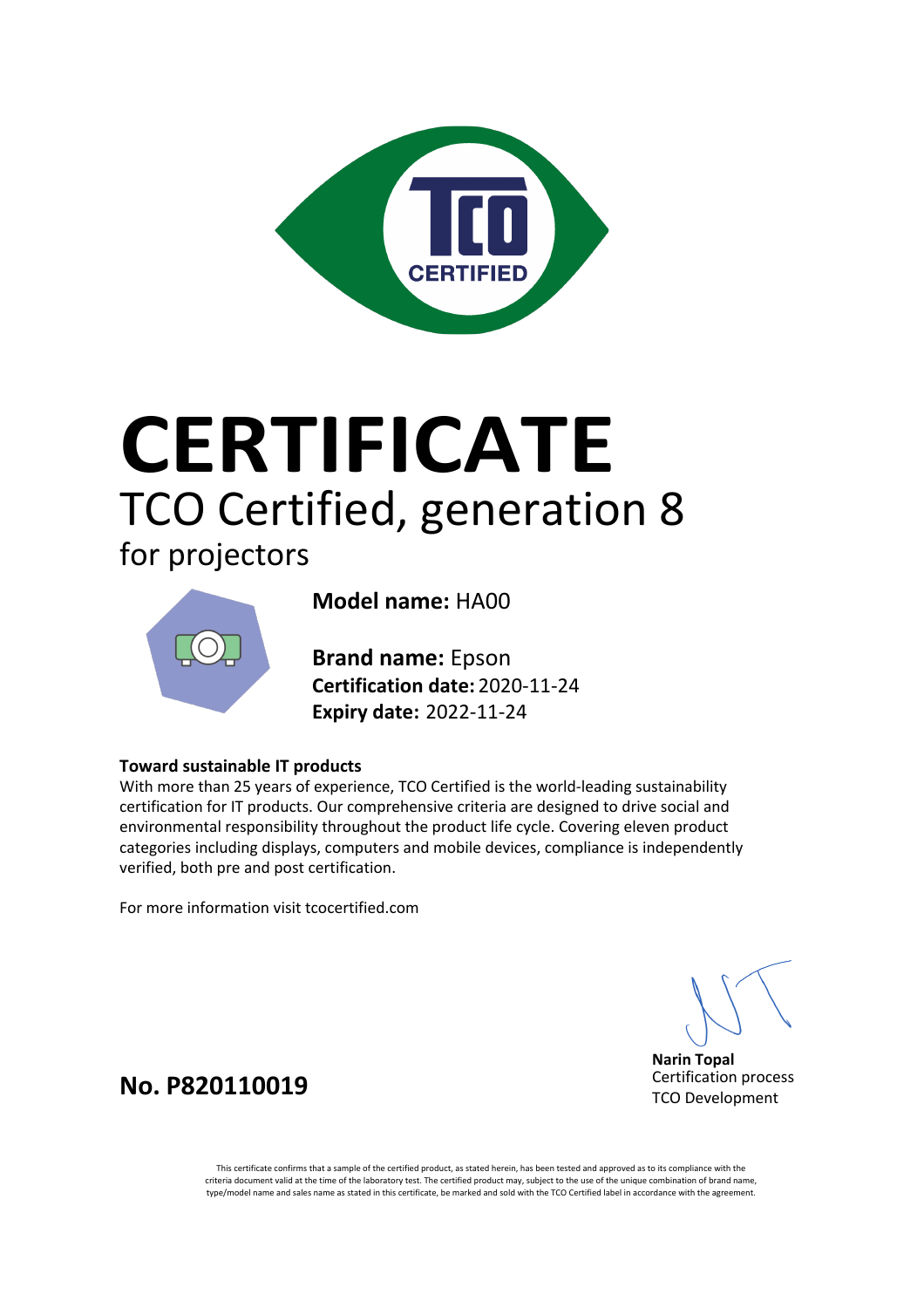## **Appendix to certificate No. P820110019**



HA00 **Model name(s): Brand name:** Epson

**Separate power supply:** No **Operating mode sound level**: 5 B **1st \* :** N/A **2nd \*:** N/A







204.3 Watt 143.6 Watt **Energy consumption On mode: Eco mode: Standby mode:** 0.1 Watt



Aspect ratio: 16:9 Min. resolution width: 1920 px Min. resolution height: 1080 px **TCO office size:** 119 in **TCO video size:** 176 in

**Sales name(s):** EB-735F

**Narin Topal** Certification process TCO Development